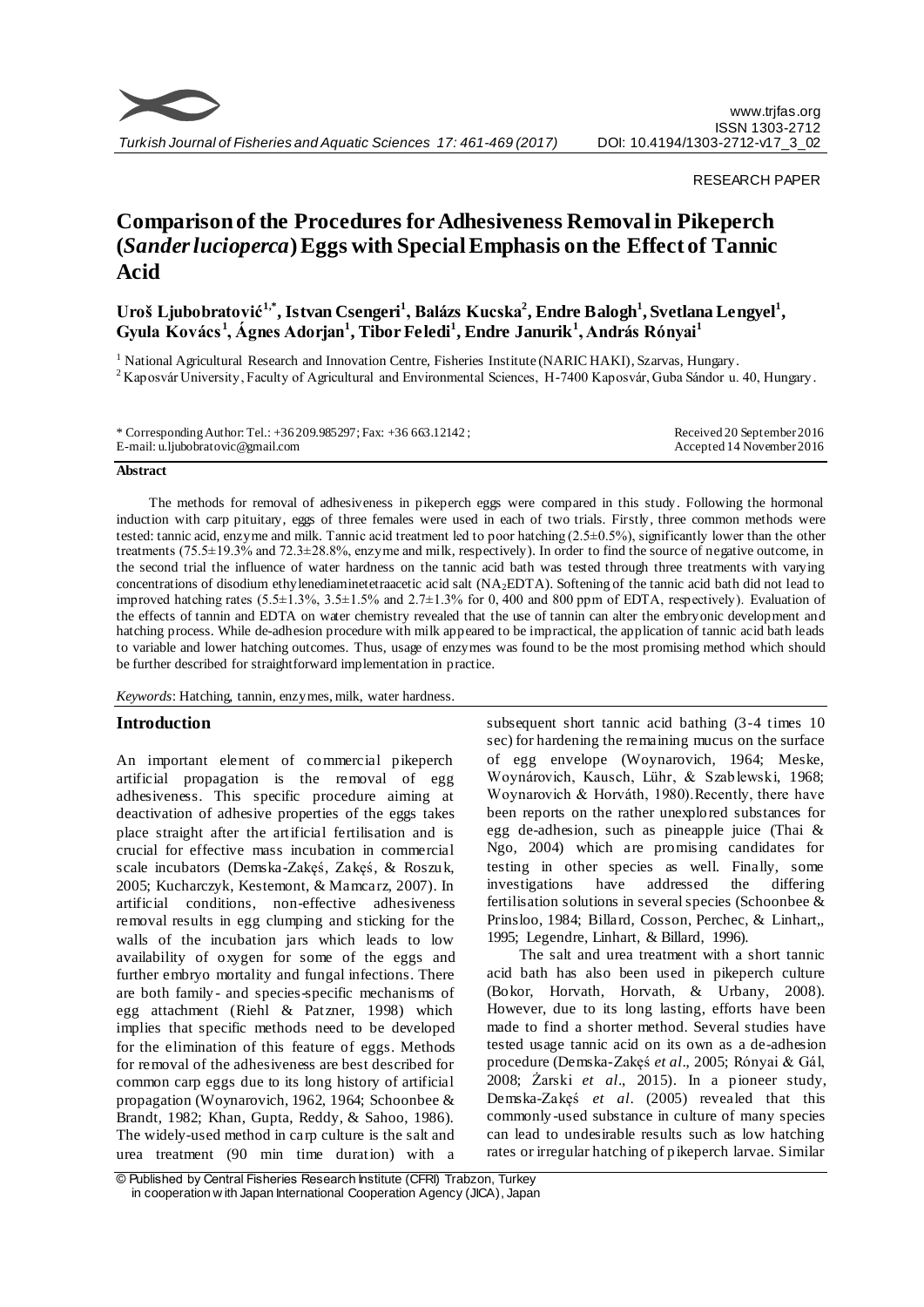problems were reported by Rónyai & Gál (2008). Żarski *et al*. (2015) were the first to report high hatching rates after using of solely tannic acid to remove adhesiveness in pikeperch eggs. They found that application of tannic acid after the completion of egg swelling leads to significantly improved hatching rates. Accordingly, reported mean hatching rates of last three mentioned studies in the most successful treatments ranged from 52.3 to 94.9 %, while two of them reported irregular hatching with egg chorion remaining on the head of larvae.

The use of enzymes has been proposed as a way to reduce the time required to remove egg adhesiveness in many species (Krise, Bulkowski-Cummings, Shellman, Kraus & Gould, 1986; Linhart, Rodina, Gela, Flajšhans, & Kocour 2003a). It has been demonstrated that for pikeperch, washing their eggs with enzymes offers an effective new approach (Zakęś, Demska-Zakęś, Roszuk, & Kowalska, 2006; Křišt'an, Blecha, & Policar, in press), resulting in hatching rates between 70 and 90 %. Still, reported effective enzyme solutions in pikeperch and walleye varied from 0.01 to 0.5 % with application time ranging from 2 to 30 minutes (Krise *et al*., 1986; Zakęś *et al*., 2006.; Křišt'an *et al*., in press).

The usage of milk or milk powder in common carp (Linhart, Rodina, Gela, Kocour, & Rodriguez, 2003) and Siberian sturgeon (Feledi, Kucska, & Rónyai, 2011) ), led to hatching rates above 80%. To our knowledge, usage of milk exclusively as the egg de-adhesion substance in pikeperch was not reported.

Mentioned de-adhesion procedures with tannic acid, enzymes and milk were not previously compared in a common study in pikeperch eggs. Thus, these widely used methods for adhesiveness removal with tannic acid (Żarski *et al*., 2015), enzyme (Křištan *et al*.,in press) and milk (Feledi *et al*., 2011) were tested in the present study. With purpose to further explain the failure of hatching using tannic acid, the influence of modification of water hardness by adding additional chelating agent (disodium ethylenediaminetetraacetic acid,  $Na<sub>2</sub>EDTA$ ) into tannic acid solution was examined.

# **Materials and Methods**

### **Broodstock Origin and Management**

The study was composed of two trials which were carried out over two consecutive years. Wild pikeperch breeders originating from the oxbow of the Körös River were harvested and transferred to wintering ponds. At the beginning of the natural spawning season, breeders were transported to the indoor facility of the Research Institute for Fisheries, Aquaculture and Irrigation, Szarvas, Hungary. Following transportation, fish were exposed to thermal induction by gradually heating water from 10°C to 16°C over four days. Fish were kept at this temperature for a further three days prior to hormonal induction. Females were injected with two consecutive injections; each of  $3 \text{ mg} \text{ kg}^{-1}$  CPE (Carp pituitary extract), and time frame between two injections was 36 hours Males were injected with single injection of CPE in the concentration of 2 mg kg<sup>-I</sup> at the time of second female injection. Prior to each injection as well as prior to stripping procedure, all the fish were anaesthetised with clove oil solution, which was consisted of mixed 96% ethanol (Sigma - Aldrich) and clove oil (Aromax, Hungary) in ratio 1:1, further diluted in hatchery water in concentration  $0.1 \text{ ml } L^{-1}$ .

Eggs from three females (mean individual mass  $2.1\pm0.4$  kg and  $2.3\pm0.1$  kg in first and second trial. respectively) and milt from fours males (mean individual mass  $1.4\pm0.5$  kg and  $1.7\pm0.7$  kg in first and second trial, respectively) were used in each trial. Eggs of each female were used as one replication, altogether three females making three replications of three treatments in each trial.

### **Experiment I**

Eggs of each female were divided into three batches, fertilised with the milt of two males and treated with different de-adhesion methods. Egg adhesiveness was removed for each batch according to three treatments:

1. Tannin (T): fertilised eggs were mixed in clean hatchery water for 30 minutes, changing water every five minutes. After 30 minutes, a 750 mg  $L^{-1}$  solution of tannic acid (Molar Chemicals Kft, Budapest, Hungary) was applied twice for 30 seconds. Eggs were washed between and after treatments.

2. Enzyme (E): two minutes after fertilisation a 0.5 ml  $L^{-1}$  solution of protease enzyme (product number P4860, Sigma-Aldrich, St. Louis, Missouri, USA) was added to previously washed eggs with an exposure time of two minutes.

3. Milk (M): two minutes after fertilisation eggs were treated with milk solution (1 L 3.5% fat milk diluted in 7 L hatchery water) for 60 minutes, changing the solution every 20 minutes. Eggs were gently stirred continuously.

After the de-adhesion procedure was finished, each batch of eggs (replication) was placed in a separate 7 L Zug jar (altogether 9 jars) supplied with flow-through aerated well water. Around 48 hours post fertilization a sample of one hundred eggs was taken from each jar and embryo survival was determined by the microscopic observation. Upon hatching, 200 eggs were taken from each jar and placed in separate 15 L washbowls which were floating in a flow-through tank supplied with the same water as the hatching jar to maintain temperature. Half the water from the washbowls was refreshed with tank water every eight hours. Every three hours, newly hatched larvae were counted and harvested from washbowls. Hatching dynamics were evaluated in order to define the period in which most of the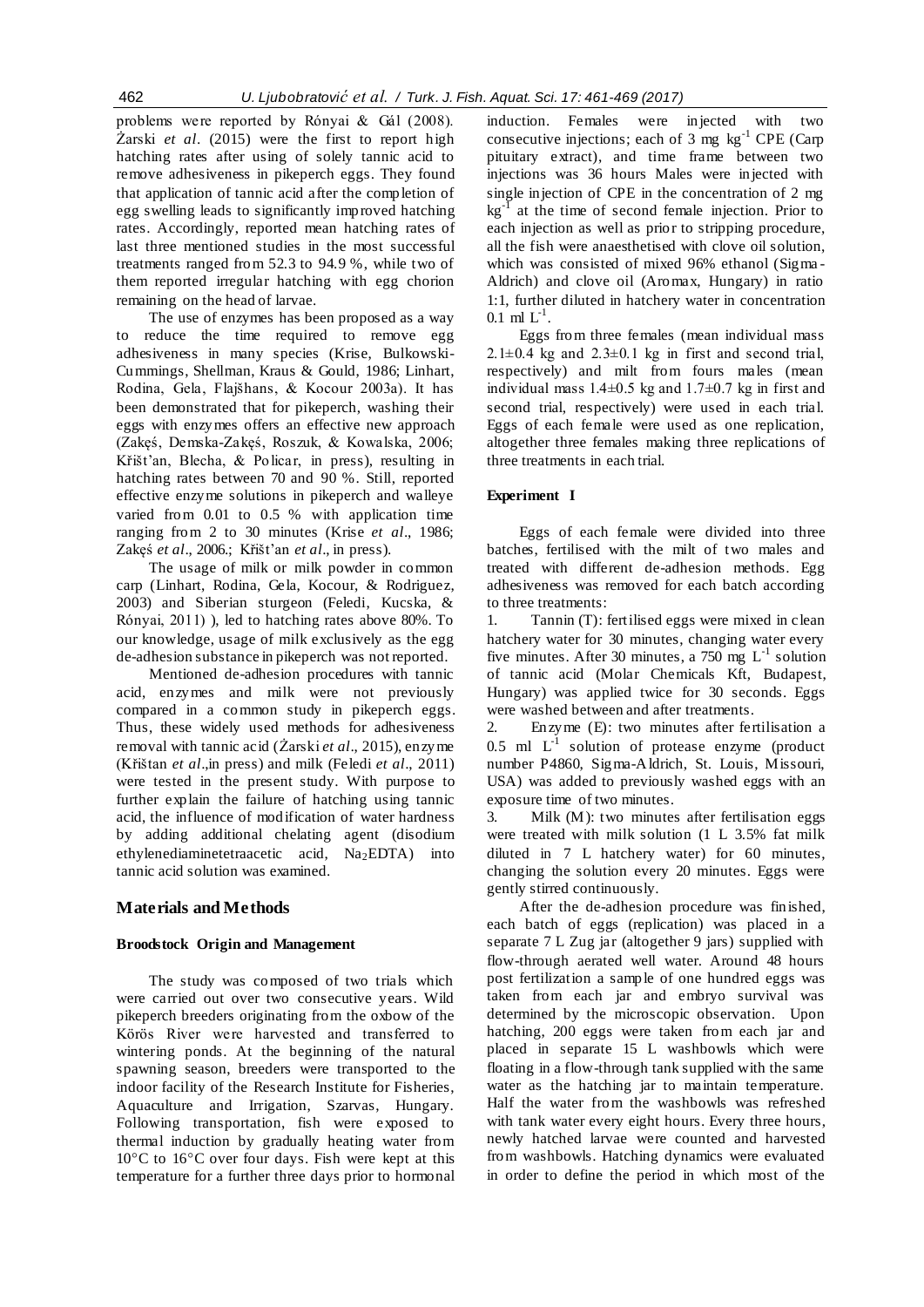hatching took place what would additionally describe the effect of different methods. During egg incubation, water temperature was maintained at 16.3±0.3°C and the oxygen saturation level was kept above 80%.

# **Experiment II**

Eggs of each female were fertilised with the milt of two males and stirred in clean hatchery water for 30 minutes, changing the water every five minutes. After 30 minutes of stirring, eggs from each female were divided into three batches (one replication of each treatment) and bathed according to treatments:

1. T-Control: eggs were bathed in tannic acid solution in clean hatchery water ;

2. T-EDTA-400: eggs were bathed in tannic acid solution with 400 mg  $L^{-1}$  EDTA solution in hatchery water ;

3. T-EDTA-800: eggs were bathed in tannic acid solution with 800 mg  $L^{-1}$  EDTA solution in hatchery water .

Tannic acid concentration in all treatments was 700 mg  $L^{-1}$  and exposure time was twice for 40 seconds. For the T-EDTA treatments, the appropriate concentration of EDTA disodium salt (Sigma - Aldrich, St. Louis, Missouri, USA) was diluted in hatchery water prior to dilution of the tannic acid (Hungaropharma Zrt, Budapest, Hungary). In order to view the effect of additional chelating agent, Na2EDTA as a practical water softenerwas used. In both trials same water source was used for the fertilisation and eggs incubation which was carried out in the flow-through system. Water quality parameters were evaluated on the inflow well water. Additionally, impact of tannic acid addition on the clean and softened water was analysed through water hardness, pH and alkalinity.

Immediately after the placement of the eggs in separate 7 L Zug jars (altogether 9 jars), a sample of 200 eggs was taken from each replication and placed in a separate net chamber hanging above the respective incubation jar (altogether 9 chambers, one on each jar), which prevented flushing of the unfertilised eggs. At 48 and 84 hours after fertilisation, eggs were taken out from the chambers for the evaluation of embryo survival. Evaluation of the embryo survival in both trial was evaluated as the number of eggs reaching the neurula stage in relation to the total number of analysed eggs using a stereomicroscope at 10-fold magnification.

After the evaluation of the 84 hours embryo survival, the chambers were cleaned, disinfected and dried. Afterwards, 150 eggs from all treatments were taken from the incubation jars (altogether nine) and placed into the separate net chambers hanging on the top of the respective jars to estimate the hatching. Every four hours, chambers of all treatments were checked for hatched larvae which were harvested. During egg incubation, water temperature was stable at 16.5±0.3°C and the oxygen saturation level was above 80%.

### **Statistical Analyses**

All the percentage data were arcsine transformed prior to statistical analyses. One-sample Kolmogorov-Smirnov test was used to test data distribution and homogeneity of variances was assessed with Levene's test. The differences between the treatments in the variables with unknown distribution (fertilisation rate in experiment I and hatching period in both trials) and in the variables with non-homogeneous variances (hatching rate in experiment I) were examined with Mann-Whitney U nonparametric test (P≤0.05, asymptotic significance). The variables with normal distribution and homogenous variances (first day hatch, 48 and 84 hours fertilisation rate and hatching rate in experiment II) were analysed with one-way analysis of variance (ANOVA). In experiment II, the relationship between water hardness in the tannic bath and embryo survival 48 and 84 hours postfertilisation, hatching rate, and hatching period was analysed with Pearson's bivariate correlation (P≤0.05). Statistical analyses were done using SPSS22.0 software (IBM, New York, NY, USA).

### **Results**

#### **Experiment I**

There were no significant differences in the mean 48hours embryo survival among treatments. Mean hatching rate in T treatment was significantly lower compared to E and M treatments (Table 1). Significantly higher first day hatch (number of larvae hatched during the first 24 hours of hatching; Figure 1) was found in E treatment  $(116.3±31.3)$  compared to milk and tannic acid treatments (34±21.6 and  $0.7\pm1.2$ , respectively). Hatching duration was

**Table 1.** The effect of different de-adhesion procedures on hatching (mean  $\pm$  standard deviation)

| Parameter/Treatments             | Tannic acid              | Enzyme                   | Milk                        |
|----------------------------------|--------------------------|--------------------------|-----------------------------|
| 48 h embryo survival (%)         | $84.1 \pm 24.1$          | $88.0 \pm 9.6$           | $94.1 \pm 2.6$              |
| Hatching rate $(\%)$             | $2.5 \pm 0.5^{\text{a}}$ | $75.5 \pm 19.3^{\rm b}$  | $72.3 \pm 28.8^b$           |
| First day hatch $(N)$            | $34\pm21.6^b$            | $116.3 \pm 31.3^{\circ}$ | $0.7 \pm 1.2^b$             |
| Hatching period (hours) ((hours) | $36.7 \pm 26.4^{\circ}$  | $89.0 \pm 2.1^{\circ}$   | 93.0 $\pm$ 1.7 <sup>b</sup> |

\* Values with different superscript are different with a significance level of  $P \le 0.05$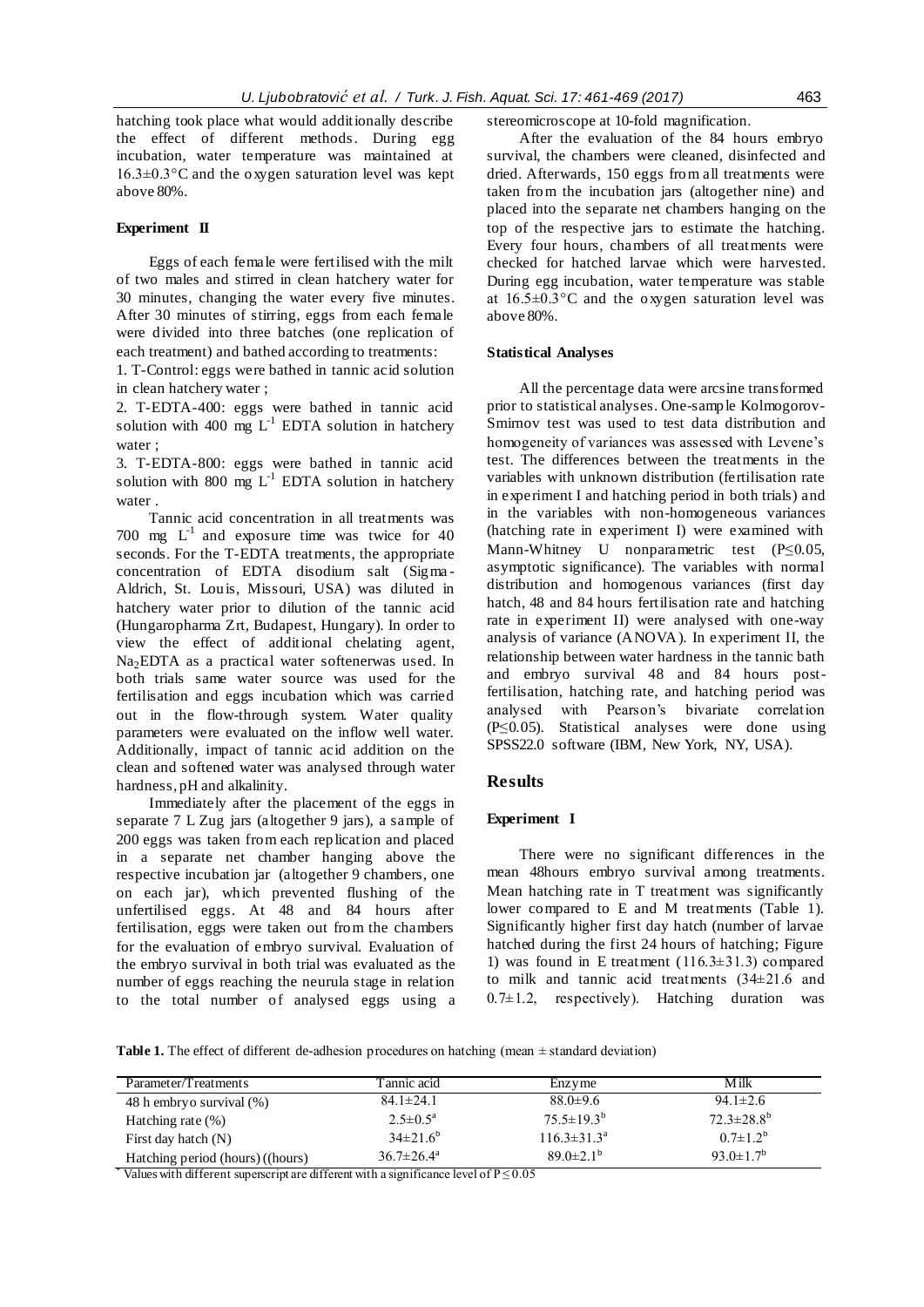significantly shorter in T treatment, while there were no differences in this parameter between E and M treatments. First hatch was observed between 96 and 100 hours post-fertilisation in all treatments.

#### **Experiment II**

There were no significant differences in the mean embryo survival and hatching rate among treatments. Hatching rate in all replications was below 7 %.The hatching period was significantly lower in T-EDTA-400 treatment compared to other treatments which were not statistically different between each other (Table 2).The relationship between water hardness in the tannic acid bath and studied parameters was weak for all parameters except for hatching rate which was strongly positively correlated  $(r=0.697, P<0.05)$ .

The chemical composition data of the source water and mixtures of tannin and  $Na<sub>2</sub>EDTA$  were determined by accredited methods. Data obtained for mineral ion composition and calculated hardness data are given in Table 3. As the main observations we have to emphasize, that the addition of tannins – due to their complexation effects – decreased the availability of  $Ca^{2+}$  and  $Mg^{2+}$  for complexometric titration and – due to the acidic character of tannins – the pH of water decreased.

#### **Discussion**

De-adhesion method with eggs bath in tannic acid solution in both clean and softened water led to low hatching. In terms of used concentration, exposure time and time of application after fertilisation, method applied in this study was similar to previously successfully explained by Żarski *et al.* (2015) and it was in the line with optimal variant found by Demska-Zakęś *et al*. (2005). Based on several reports on the chemistry of water soluble tannic acid (a mixture of esters of glucose with gallic acid and 3-galloylgallic acid or longer galloyl gallic acid side chains), two explanations for the failure of hatching and irregular hatching could be speculated. First, the tannin products used may have different properties depending on the origin and supplier since these compounds are known to have a variety of molecular weights (Hagerman *et al*., 1998) and usual characterization of tannin provided by suppliers refers only to the final ratio of glucose to gallic acid molecules (Makkar & Becker, 1993). The reports on hatchery used tannins usually have no characterization of tannins except providing the name of supplier (Demska -Zakes *et al*., 2005; Hosseini & Khara, 2015; Zarski *et al*., 2015). Second, the reason may lie in different water quality parameters. Special caution has been already urged with usage of tannic



**Figure 1.** Percentage of hatched larvae over time in Experiment 1.

**Table 2**. The effect of different de-adhesion methods on fertilisation, hatching and deformity rate (mean ± standard deviation)<sup>\*</sup>

| Parameter/Treatments     | T-Control           | $T-EDTA-400$    | <b>T-EDTA-800</b>  |
|--------------------------|---------------------|-----------------|--------------------|
| 48 h embryo survival (%) | $66.8 \pm 7.2$      | $66.5 \pm 10.0$ | $63.7 \pm 11.9$    |
| 84 h embryo survival (%) | $65.3 \pm 8.4$      | $65.2 \pm 8.8$  | $60.0 \pm 12.3$    |
| Hatching rate $(\%)$     | $5.5 \pm 1.3$       | $3.5 \pm 1.5$   | $2.7 \pm 1.3$      |
| Hatching period (hours)  | $49 \pm 22^{\circ}$ | $12 \pm 4^b$    | $60 \pm 4^{\rm a}$ |

\* Values with different superscript are different with a significance level of  $P \le 0.05$ 

T-Control—control tannic acid treatment without water softening

T-EDTA-400 — tannic acid treatment with water softened with  $\overline{400}$  mg L<sup>-1</sup> of EDTA

T-EDTA-800—tannic acid treatment with water softened with 800 mg  $L^{-1}$  of EDT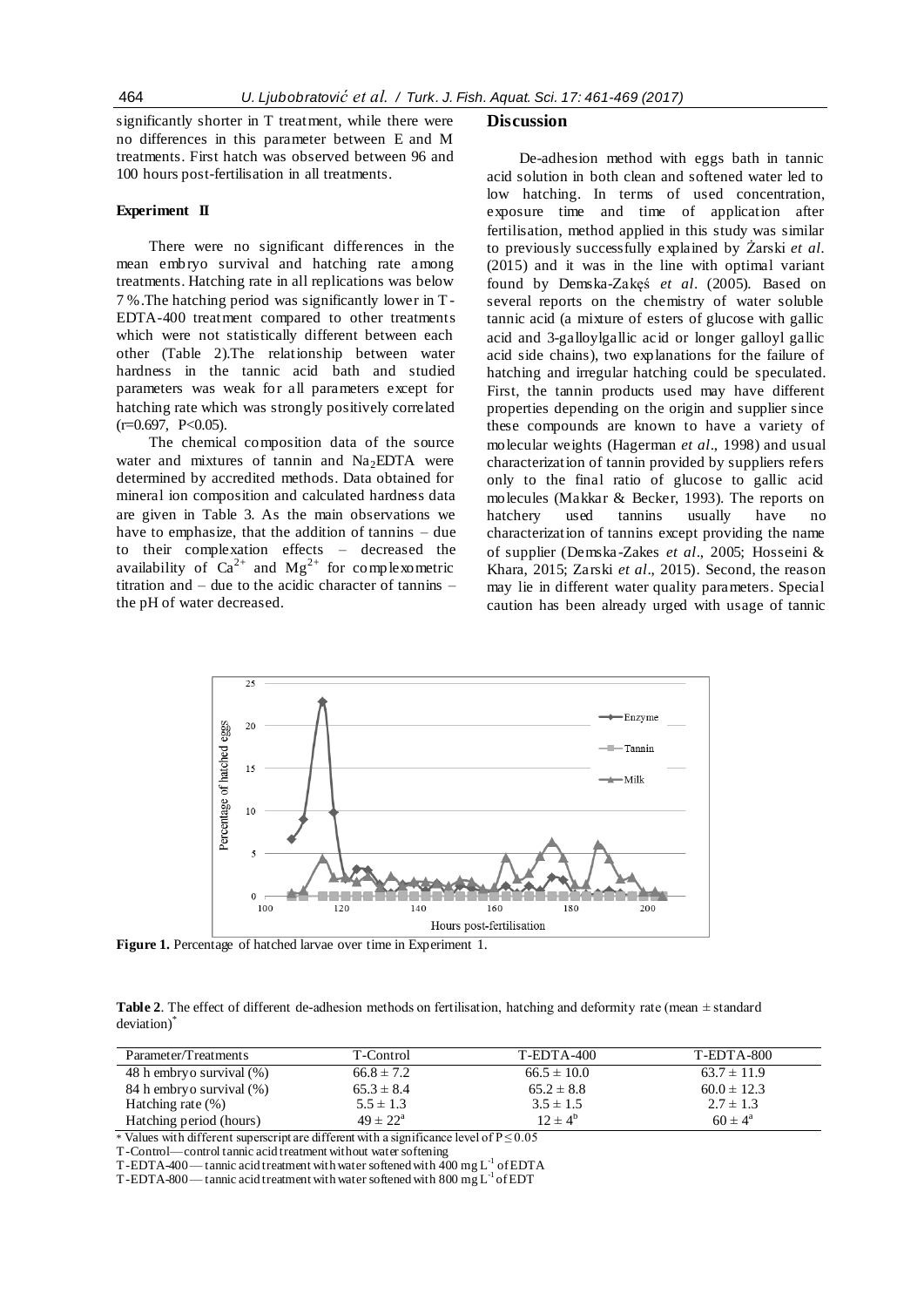Water samples KisKut (source  $\frac{\text{water}}{7.15}$ T-700 T- 1400 T-4200  $T-700+$ EDTA-400  $T-700 +$ EDTA-800 pH 7.15 7.09 6.94 6.46 6.65 6.26 pH<br>Conductivity ( $\mu$ S cm<sup>-1</sup>) ) 1010 - - - - - - - - - -Ammonium-Nitrogen  $(mg L^{-1})$ )  $< 0.100$  - - - - - - - -Nitrite-Nitrogen (mg  $L^{-1}$ ) )  $< 0.020$  - - - - - - - - - -Nitrate-Nitrogen (mg L<sup>-1</sup>) ) 0.380 - - - - - - - - - -Orthophosphate Phosphorus  $(mg L^{-1})$ )  $< 0.050$  - - - - - - - - -Total Phosphorus (mg  $L^{-1}$ ) )  $<0.050$  - - - - - - - - - - -Chloride  $(mg L^{-1})$ ) 42.0 - - - - - Sulphate  $(mg L^{-1})$ ) 185 - - - - - Hydrogen carbonate  $(mg L^{-1})$ ) 462 443 434 384 389 384 Carbonate (mg  $L^{-1}$ )  $(0.0 \t 0.0 \t 0.0 \t 0.0 \t 0.0 \t 0.0 \t 0.0 \t 0.0$ Calcium  $(mg L^{-1})$ ) 64.5 - - - - - Iron (mg  $L^{-1}$ ) )  $<0.05$  - - - - - - - - -Potassium (mg  $L^{-1}$ ) ) 0.62 - - - - - - - - - -Magnesium (mg  $L^{-1}$ ) ) 49.1 - - - - - - - - -Sodium (mg  $L^{-1}$ ) ) 109 - - - - - - - -  $p$  – alkalinity (mmole  $L^{-1}$ ) ) 0.0 - - - - - - - -  $m -$ alkalinity (mmole  $L^{-1}$ ) ) 7.57 7.27 7.11 6.30 6.38 6.30 Total Hardness (ºdH) 20.5 11.0 2.2 <1 3.5 <1

**Table 3**. Water quality parameters of the water source used in trials and impacts of tannin and Na<sub>2</sub>EDTA water hardness, pH and alkalinity \*

\* Data from NAIK ÖVKI Environmental Analysis Center (http://www.haki.hu/en/ovki\_kak\_en) accredited by Hungarian NAH agency (http://www.nah.gov.hu/)

T – 700: KisKut (well water source) with added tannin at 700 mg L<sup>-1</sup>

 $T - 1400$ : KisKut (well water source) with added tannin at  $1400$  mg L<sup>-1</sup>

T – 4200: KisKut (well water source) with added tannin at  $4200 \text{ mg L}^{-1}$ 

 $\rm{EDTA-400+T}$  -700: KisKut (well water source) softened with EDTA at  $400$  mg  $\rm{L}^{1}$  and added tannin at 700 mg  $\rm{L}^{1}$ 

EDTA – 800 + T-700: KisKut (well water source) softened with EDTA at  $800$  mg  $L^{-1}$  and added tannin at  $700$  mg  $L^{-1}$ 

acid to remove egg adhesiveness in hatcheries which use water of high alkalinity (Hodson & Hayes, 1989; Rottmann, Shireman, & Chapman, 1991). Tannins are known to react with and precipitate proteins in complex process (Kawamoto, Nakatsubo, & Murakami, 1996; Hagerman, Rice, & Ritchard, 1998). Moreover, tannin is known as a chelating agent and it can react with metallic ions *in vitro* (South & Miller, 1997; Andjelković *et al*., 2006; Quideau, Deffieux, Douat-Casassus, & Pouységu, 2011) and in isolated human plas ma (Gryszczyńska *et al*., 2015). Therefore, variability in hatching may be attributable to differing water hardness among hatcheries with different water sources. Hypothetically, during the tannic acid bath, water with high concentrations of  $Ca^{2+}$  and  $Mg^{2+}$ could lead to formation of such metal–tannin–protein complexes which could be difficult to break down by hatching protease, chorionase. Based on the concentrations of mentioned metals revealed in the inflow water (Table 3.), such an assumption could be feasible. Thus, in our second trial water was softened using a common water softener (EDTA) acting as additional chelator in the tannic acid bath. Nevertheless, it did not lead to any improvement in hatching success. Oppositely, adding of extra chelating agent (EDTA) to tannic acid decreased the hatching rate. These unexpected observations have led to additional water analyses (Table 3). The addition of tannins – due to their complexation effects – decreased the total hardness referring to the lowered availability of  $Ca^{2+}$  and  $Mg^{2+}$  during the complexometric determination. These observations suggest the lowered availability of metallic elements participating in ionic homeostasis during the embryonic development. Though the tannic acid bath was performed in softened water, the source of water for the egg incubation did not differ among the treatments. Chelation complex of tannins and calcium is present after tannic acid bath during the incubation and can be, at least partially, deliberated at the hatching phase. Partial deliberation of tannin components by breakage of weak chelate- and hydrogen-bridge bonds from the chelated complexation of the outer layer of chorion can enter into the perivitellin space in the last stage of hatching. Consequently, the formation of chelates possible might cause the impaired activity of chorionase on egg envelope proteins as chorionase is a metalloenzyme sensitive to chelating agents (Hagenmaier, 1974b). Several studies on the physiology of egg activation and fertilisation have described the role of  $Ca^{2+}$  as a crucial one (Yamamoto, 1954; Webb & Miller, 2013). Fertilisation and egg swelling took place in the same water in all our treatments. Our results suggest that there may be an influence of  $Ca^{2+}$ ions even after egg activation and egg swelling. Accordingly, described difficulties with hatching may be the consequence of an interactive effect between hardened egg shell and improper embryo development due to unfavourable ion content of the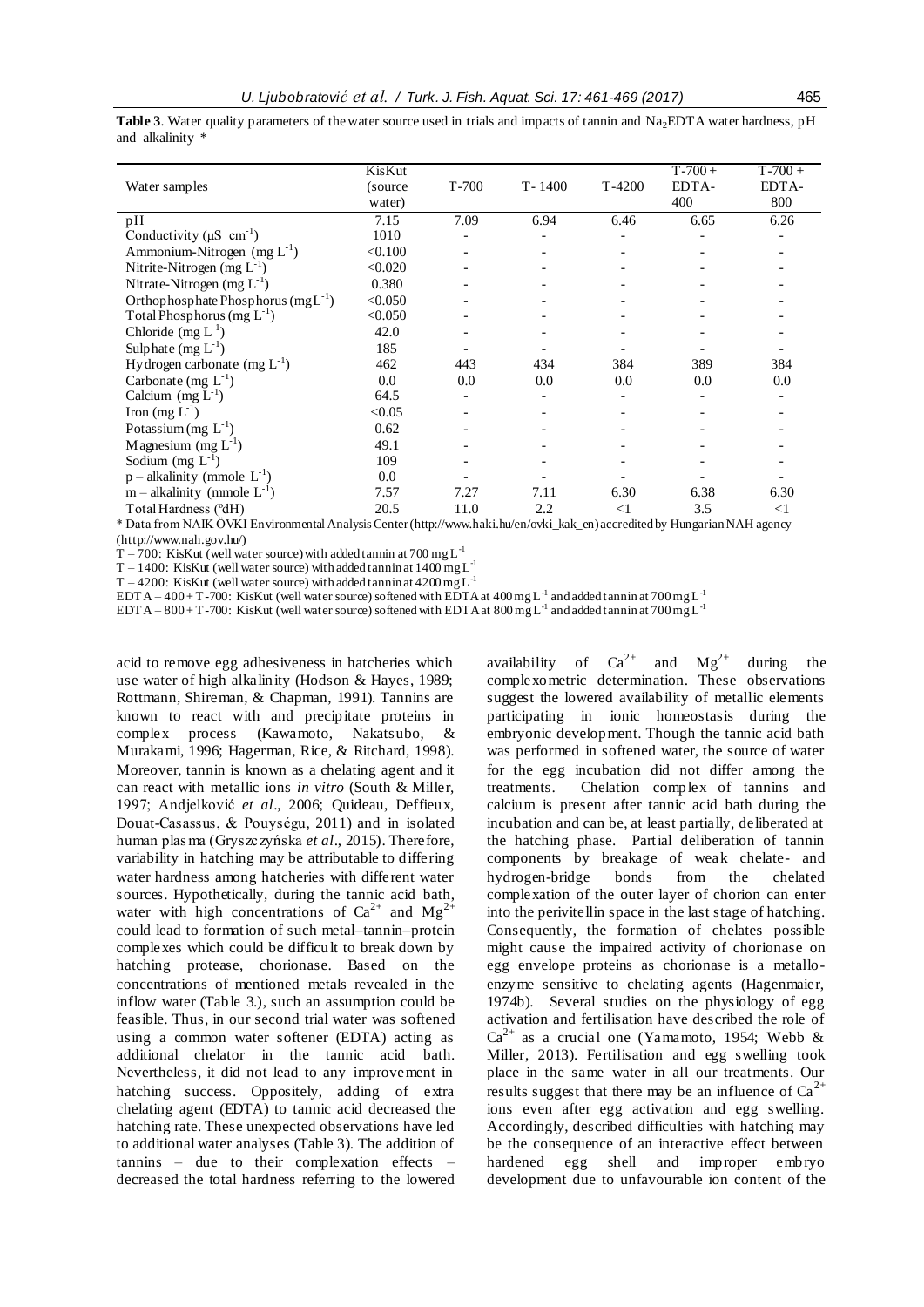eggs. Both of the suggested hypotheses are indicating that the influence of ion composition of the perivitellin fluid on embryonic development could be an important issue for further studies on percid species

Previously described phenomenon of irregular hatching where the larvae free themselves from the chorion with the tail while the egg shell remains on the head (Demska-Zakęś *et al*., 2005; Rónyai & Gál, 2008) was observed in our study as well in all tannin treatments (Figure 2). Although tannin exerts hormetic effects at low concentration (0.1-0.3 mg  $L^{-1}$ ) on sea urchin embryo, at higher concentration it has embryotoxic effects (De Nicola *et al*., 2004, 2007) and lowers the mitotic activity of the embryonic cells (Pagano, Castello, Gallo, Borriello, & Guida, 2008). Moreover, the egg envelope (chorion or *zona radiata*) proteins are members of a unique group of structural proteins (Hyllner, Westerlund, Olsson, & Schopen, 2001; Arukwe & Goksøyr, 2003), which can be decomposed during the last stage of hatching by the hatching protease (chorionase) (Yamagami, 1973; Hagenmaier, 1974a,b; Luczynski, Strzczek, & Brzuzan, 1987) or choriolysins (Kawaguchi *et al*., 2013). Therefore, the phenomenon that egg chorion remains on the head of larvae can probably be related to the impaired activity of chorionase on egg envelope proteins and the above mentioned embryotoxicity.

While tannic acid removes adhesiveness through precipitating complexation process of phenol groups with the glycoproteins and mucopolysaccharides responsible for sticky feature (Mansour, Lahnsteiner, & Patzner, 2009) of egg, enzymes are most likely acting by breaking down peptide groups of the glycoproteins and mucopolysaccharides by hydrolysis(Castro *et al*., 2011; Li, Yi, Marek, & Iverson, 2013; Tavano, 2013). The use of enzymes in eliminating egg adhesiveness is mainly focused on shortening the time required for the procedure.

Křišt'an *et al*. (in press) reported high hatching rates with concentrations of 0.5to 2 mlL<sup>-1</sup> for two minutes exposure time, two minutes after fertilisation. In our study similar method led to similar hatching success, with, however, higher variation, which was present in milk treatment as well. It can be assumed that the reason for higher variation is either in remnant stickiness which was noticed in these two treatments (E and M) or in genetic effect as each replication originated from different environments. A concern raised in this treatment is that most of larvae hatched during the first day of hatching (Table 1, Figure 1) which could be characterised as undeveloped as their eyes were not pigmented at the time of hatching. Similar observation regarding shortened incubation time in enzyme treated eggs was given by Křišt'an *et al*. (in press). These results indicate a specific effect of enzymes: it can lead to weakening of the egg envelope, probably due to enzyme digestion of the envelope surface. This treatment seems to be most promising from practical aspect as it reduces the total procedure time significantly. Therefore, it would be of interest for pikeperch culturists to examine whether the earlier hatching in this treatment affects the larviculture success. Finally, similar to tannic acid, enzyme activity is dependent on many environmental factors such as temperature and pH (Moore, 1974; Tipton and Dixon, 1979; Eed, 2013; Kumar, Sahu, Pal, Saravanan, & Priyadarshi, 2013). Therefore, prior to application, this treatment as well should be refined on hatchery level.

Tannic acid and enzymes act through chemical reactions between the substances and egg envelope structure, but milk acts mostly by physical binding of milk fat to the sticky surface of egg shell, neutralising adhesiveness. Achieved hatching rate was similar to enzyme treatment (Table 1.).However, as mentioned earlier, remnant stickiness was observed in this treatment even though the stickiness elimination



Figure 2. Remained egg shell cover on the head of newly hatched larvae in tannic acid treatment.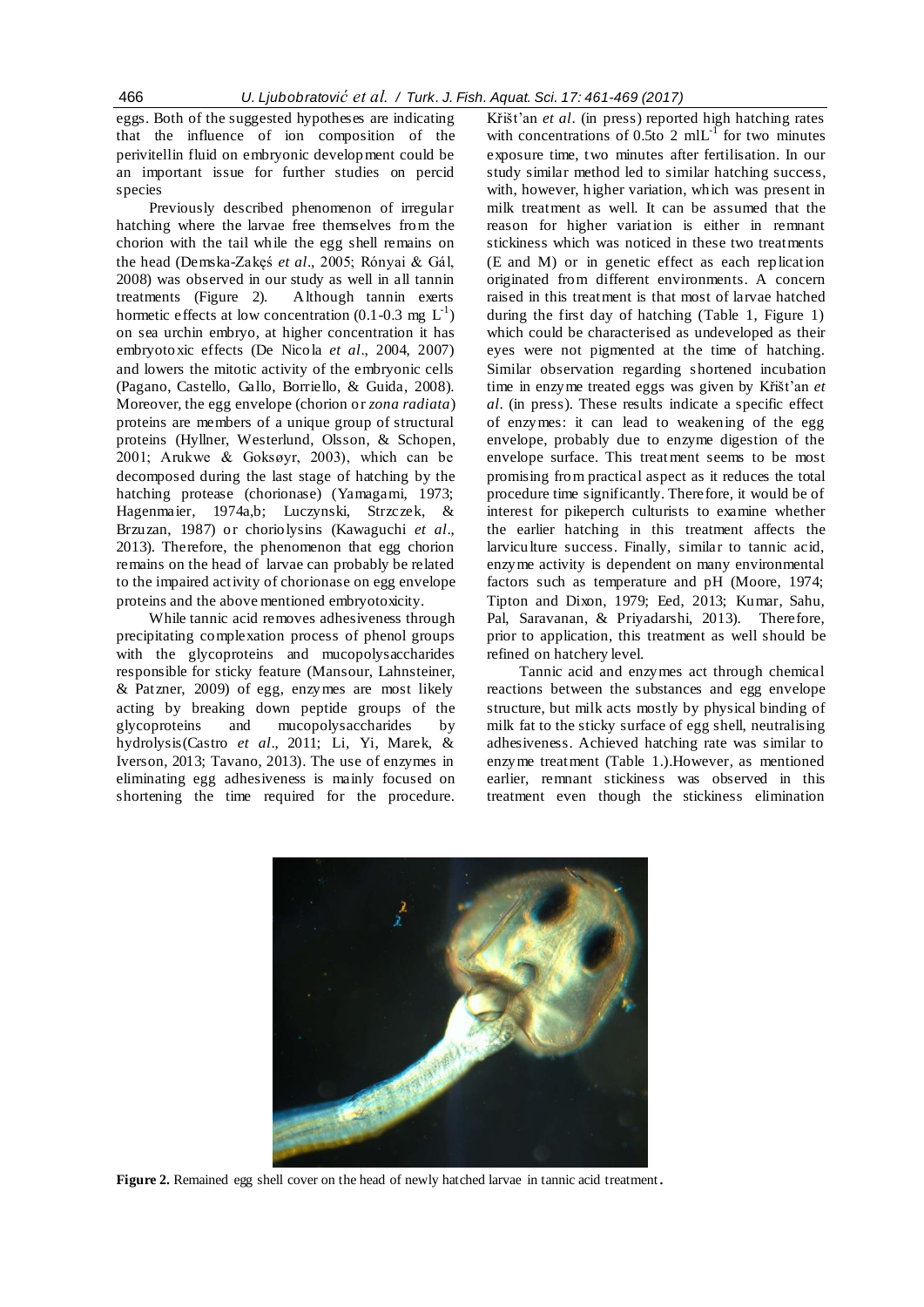procedure was the longest at in total 60 minutes. Further, bathing and washing the eggs in milk appeared to be the most difficult due to low transparency of the solution. With these regards, this method seems inconvenient from practical aspect.

It was reported that hatching in pikeperch often lasts for days (Kucharczyk *et al*., 2007). In our study it was the case in all treatments except in the T-EDTA-400 treatment where the hatching period took 8 to 16 hours. Considering the low hatching rate in this treatment we may not imply that it was due to more efficient hatching. Based on our observation, shorter hatching period in tannin treatments in both trials might be connected to the low hatching which started in the later stages of embryo development while many embryos unable to break the egg shell eventually died.

While the usage of milk as de-adhesion substance appears to be impractical, method with tannic acid is rather dependable on water and product quality and therefore should be rather specified on the hatchery level and modified substantially. Adhesiveness removal with enzymes is the most promising method of de-adhesion for commercial scale pikeperch propagation. Therefore, this method should be further refined and explained for straightforward implementation in practice. Finally, its effect of shortened egg incubation time on larval viability should be of interest for further studies.

### **References**

- Andjelković, M., Van Camp, J., De Meulenaer, B., Depaemelaere, G. Socaciu, C., Verloo, M. & Verhe, R. (2006). Iron-chelation properties of phenolic acids bearing catechol and galloyl groups. *Food Chemistry*, 98(1), 23-31. doi: 10.1016/j.foodchem.2005.05.044
- Arukwe, A., & Goksøyr, A. (2003). Egg shell and egg yolk proteins in fish: hepatic proteins for the next generation: oogenetic, population, and evolutionary implications of endocrine disruption. *Comparative Hepatology*, 2(1), 1. doi: 10.1186/1476-5926-2-4
- Billard, R., Cosson, J., Perchec, G., & Linhart, O. (1995). Biology of sperm and artificial reproduction in carp. *Aquaculture*, 129(1-4), 95-112. doi: 10.1016/0044- 8486(94)00231-c.
- Bokor, Z., Horvath, A., Horvath, L., & Urbany, B. (2008). Cryopreservation of pike perch sperm in hatchery conditions. *Israeli Journal of Aquaculture–Bamidgeh*, 60, 168–171.
- Castro, H., Abreu, P., Geraldo, R., Martins, R., dos Santos, R., … & Loureiro, N. (2011). Looking at the proteases from a simple perspective. *Journal of Molecular Recognition*, 24(2), 165-181. doi: 10.1002/jmr.1091.
- De Nicola, E., Gallo, M., Iaccarino, M., Meric, S., Oral, R., Russo, T, Sorrentino, T., Tünay, O., Vuttariello, E., Warnau,. M., & Pagano, G. (2004). Hormetic Versus Toxic Effects of Vegetable Tannin in a Multitest Study. *Archives of Environmental Contamination and Toxicology*, 46(3), 336-344. doi: 10.1007/s00244-003- 2293-5
- De Nicola, E., Meriç, S., Gallo, M., Iaccarino, M., Della

Rocca, C., Lofrano, G., Russo, T., & Pagano, G. (2007). Vegetable and synthetic tannins induce hormesis/toxicity in sea urchin early development and in algal growth. *Environmental Pollution*, 146(1), 46- 54. doi: 10.1016/j.envpol.2006.06.018

- Demska-Zakęś, K., Zakęś, Z., & Roszuk, J. (2005). The use of tannic acid to remove adhesiveness from pikeperch, *Sander lucioperca*, eggs. *Aquaculture Research*, 36(14), 1458-1464. doi: 10.1111/j.1365-2109.2005. 01370.x
- Eed, J. (2012). Factors Affecting Enzyme Activity. *ESSAI*, 10(1), 47-51. Available at [http://dc.cod.edu/essai/](http://dc.cod.edu/essai/vol10/iss1/19) [vol10/iss1/19](http://dc.cod.edu/essai/vol10/iss1/19)
- Feledi, T., Kucska, B., & Rónyai, A. (2011). Effect of different fertilization and egg de-adhesion methods on the artificial propagation of Siberian sturgeon. *Archives of Polish Fisheries*, 19(2): 119-122. doi: 10.2478/v10086-011-0014-7
- Gryszczyńska, B., Iskra, M., Wielkoszyński, T., Małecka, M., Budzyń-Napierała1, M., & Kasprzak, M. (205). Phenolic acids improve the antioxidant activity of ceruloplasmin isolated from plasma of healthy volunteers and atherosclerotic patients. *Journal of Elemntology*, 20: 83–93. [doi: 10.5601/jelem.2014.](http://dx.doi.org/10.5601/jelem.2014.19.3.501) [19.3.501](http://dx.doi.org/10.5601/jelem.2014.19.3.501)
- Hagenmaier, H.E. (1974a). The hatching process in fish embryos—IV. The enzymological properties of a highly purified enzyme (chorionase) from the hatching fluid of the rainbow trout, *Salmo gairdneri* rich. *Comparative Biochemistry and Physiology Part B: Comparative Biochemistry*, 49(2), 313-324. [doi:](http://dx.doi.org/10.1016/0305-0491(74)90166-7)  [10.1016/0305-0491\(74\)90166-7](http://dx.doi.org/10.1016/0305-0491(74)90166-7)
- Hagenmaier, H.E. (1974b). The hatching process in fish embryos. V. Characterization of the hatching protease (chorionase) from the perivitelline fluid of the rainbow trout, *Salmo gairdneri* rich, as a metalloenzyme. *Wilhelm Roux' Archiv für Entwicklungsmechanik der Organismen*, 175, 157- 162. doi: 10.1007/BF00574299
- Hagerman, A., Riedl, K., Jones, G., Sovik, K., Ritchard, N., Hartzfeld, P., & Riechel, T. (1998). High Molecular Weight Plant Polyphenolics (Tannins) as Biological Antioxidants. *J. Agric. Food Chem*., 46(5), 1887- 1892. doi: 10.1021/jf970975b
- Hagerman, A., Rice, M., & Ritchard, N. (1998). Mechanisms of Protein Precipitation for Two Tannins, Pentagalloyl Glucose and Epicatechin 16 (4→8) Catechin (Procyanidin). *J. Agric. Food Chem*., 46(7), 2590-2595[. doi: 10.1021/jf971097k](http://dx.doi.org/10.1021/jf971097k)
- Hodson, R. G., & Hayes, M. (1989). Hybrid striped bass: hatchery phase. *SRAC publication (USA).*
- Hosseini, S. & Khara, H. (2015). Effect of two egg deadhesion methods on reproductive successes of Beluga *Huso huso*. *Croatian Journal of Fisheries*, 73(1), 26-29. [doi: 10.14798/73.1.794](http://dx.doi.org/10.14798/73.1.794)
- Hyllner, S. J., Westerlund, L., Olsson, P. E., & Schopen, A. (2001). Cloning of Rainbow Trout Egg Envelope Proteins: Members of a Unique Group of Structural Proteins. *Biology of Reproduction*, 64(3), 805-811. doi:10.1095/biolreprod64.3.805
- Kawaguchi, M., Yasumasu, S., Shimizu, A., Kudo, N., Sano, K., Iuchi, I., & Nishida, M. (2013). Adaptive evolution of fish hatching enzyme: one amino acid substitution results in differential salt dependency of the enzyme. *Journal of Experimental Biology*, 216(9), 1609-1615. doi: 10.1242/jeb.069716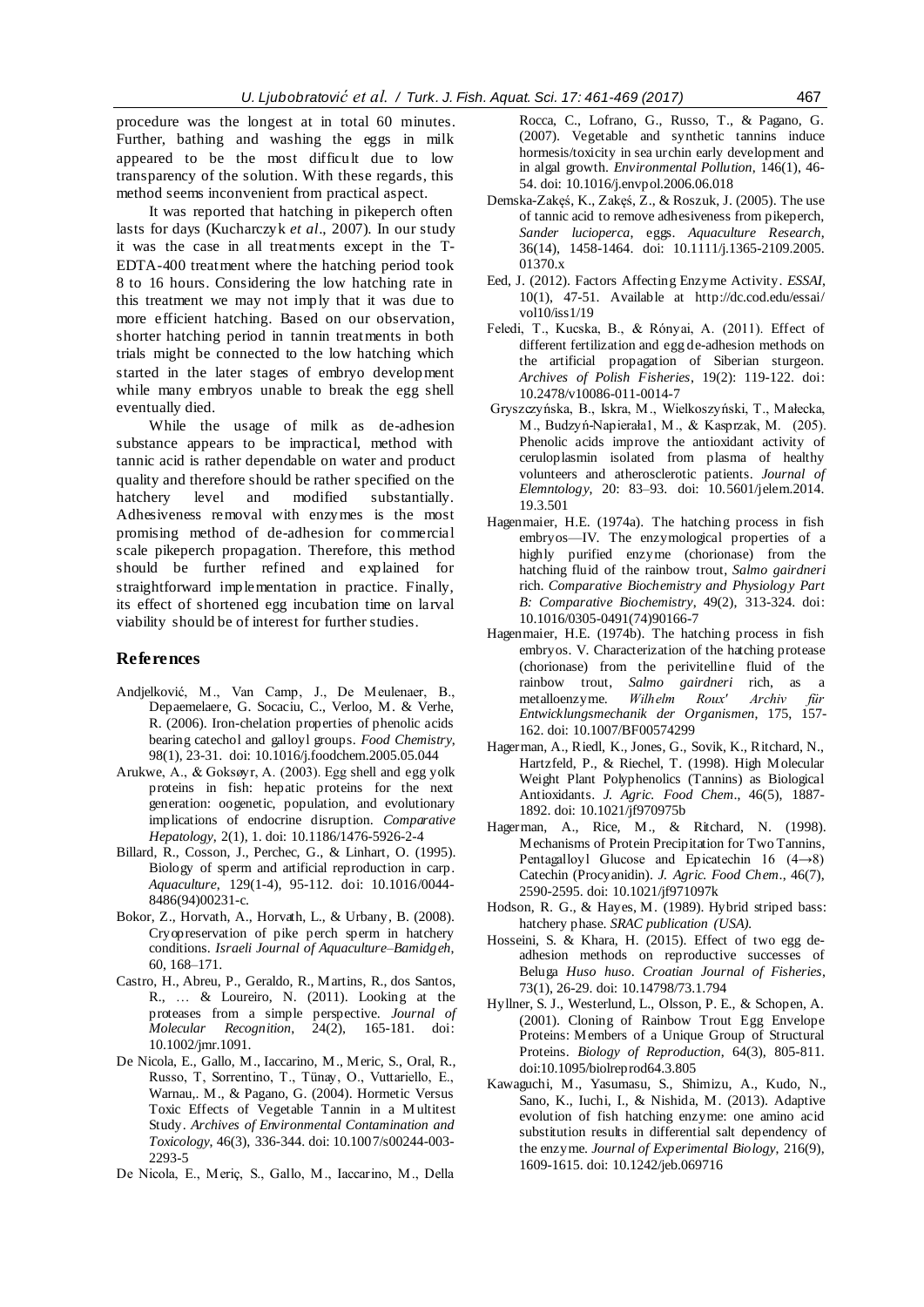- Kawamoto, H., Nakatsubo, F., & Murakami, K. (1996). Stoichiometric studies of tannin-protein coprecipitation. *Phytochemistry*, 41(5), 1427-1431. [doi:](http://dx.doi.org/10.1016/0031-9422(95)00728-8)  [10.1016/0031-9422\(95\)00728-8](http://dx.doi.org/10.1016/0031-9422(95)00728-8)
- Khan, H.A., Gupta, S.D., Reddy, P.V.G.K., & Sahoo, S.K. (1986). Use of milk, urea, sodium sulphite and human urine for degumming fertilized eggs of common carp, *Cyprinus carpio* L. *Aquaculture Hungarica. (Szarvas),* 5, 47-54.
- Krise, W., Bulkowski-Cummings, L., Shellman, A., Kraus, K., & Gould, R. (1986). Increased Walleye Egg Hatch and Larval Survival after Protease Treatment of Eggs. *The Progressive Fish-Culturist*, 48(2), 95-100. [doi:](http://dx.doi.org/10.1577/1548-8640(1986)48%3c95:iwehal%3e2.0.co;2)  [10.1577/1548-8640\(1986\)48<95:iwehal>2.0.co;2](http://dx.doi.org/10.1577/1548-8640(1986)48%3c95:iwehal%3e2.0.co;2)
- Křišt'an, J., Blecha, M., & Policar, T. (2015). Alcalase treatment for elimination of stickiness in pikeperch (*Sander lucioperca* L.) eggs under controlled conditions. *Aquaculture Research*, n/a-n/a. [doi:](http://dx.doi.org/10.1111/are.12850)  [10.1111/are.12850](http://dx.doi.org/10.1111/are.12850)
- Kucharczyk, D., Kestemont, P., & Mamcarz, A. (2007). Artificial reproduction of pikeperch. Mercurius, Olsztyn, 80.
- Kumar, S., Sahu, N., Pal, A., Saravanan, S., & Priyadarshi, H. (2012). Short-term exposure to higher temperature triggers the metabolic enzyme activities and growth of fish *Labeo rohita* fed with high-protein diet. *Aquaculture Nutrition*, 19(2), [10.1111/j.1365-2095.2012.00951.x](http://dx.doi.org/10.1111/j.1365-2095.2012.00951.x)
- Legendre, M., Linhart, O., & Billard, R. (1996). Spawning and management of gametes, fertilized eggs and embryos in Siluroidei. *Aquatic Living Resources*, 9, 59-80. [doi: 10.1051/alr:1996042](http://dx.doi.org/10.1051/alr:1996042)
- Li, Q., Yi, L., Marek, P., & Iverson, B. (2013). Commercial proteases: Present and future. *FEBS Letters*, 587(8), 1155-1163.

<http://dx.doi.org/10.1016/j.febslet.2012.12.019>

- Linhart, O., Rodina, M., Gela, D., Flajšhans, M., & Kocour, M. (2003). Enzyme treatment for elimination of egg stickiness in tench (*Tinca Tinca* L.), European catfish (*Silurus Glanis* L.) and common carp (*Cyprinus Carpio* L.). *Fish Physiology and Biochemistry*, 28(1- 4), 507-508. [doi: 10.1023/b:fish.0000030643.47857.](http://dx.doi.org/10.1023/b:fish.0000030643.47857.23) [23](http://dx.doi.org/10.1023/b:fish.0000030643.47857.23)
- Linhart, O., Rodina, M., Gela, D., Kocour, M., & Rodriguez, M. (2003). Improvement of common carp artificial reproduction using enzyme for elimination of egg stickiness. *Aquatic Living Resources*, 16(5), 450- 456. [doi: 10.1016/s0990-7440\(03\)00083-4](http://dx.doi.org/10.1016/s0990-7440(03)00083-4)
- Luczynski, M., Strzczek, J., & Brzuzan, P. (1987). Secretion of hatching enzyme and its proteolytic activity in coregoninae (*Coregonus albula* L and *C. lavaretus* L) embryos. *Fish Physiology and Biochemistry*, 4(2), 57-62. [doi: 10.1007/bf02044314](http://dx.doi.org/10.1007/bf02044314)
- Makkar, H. & Becker, K. (1993). Behaviour of tannic acid from various commercial sources towards redox, metal complexing and protein precipitation assays of tannins. *Journal of the Science of Food and Agriculture*, 62(3), 295-299. doi: 10.1002/jsfa. 2740620314
- Mansour, N., Lahnsteiner, F., & Patzner, R. (2009). Physiological and biochemical investigations on egg stickiness in common carp. *Animal Reproduction Science*, 114(1-3), 256-268. [doi: 10.1016/j.](http://dx.doi.org/10.1016/j.anireprosci.2008.09.005) [anireprosci.2008.09.005](http://dx.doi.org/10.1016/j.anireprosci.2008.09.005)
- Meske, Ch., Woynárovich, E., Kausch, H., Lühr, B. & Szablewski, W. (1968). Hypophysierung von

Aquarienkarpfen und künstliche Laicherbrütung als Methode zur Züchtung neuer Karpfenrassen. *Theoretical and Applied Genetic*, 38(1-2), 47-51. doi: 10.1007/bf00934313

- Moore, T. C. (1974). Factors Influencing Enzyme Activity. In: Research Experiences in Plant Physiology (pp. 33- 49). *Springer Berlin Heidelberg*. doi: 10.1007/978-3- 642-96168-7
- Pagano, G., Castello, G., Gallo, M., Borriello, I., & Guida, M. (2008). Complex Mixture-Associated Hormesis and Toxicity: The Case of Leather Tanning Industry. *Dose-Response*, 6(4), 383-396. [doi: 10.2203/dose](http://dx.doi.org/10.2203/dose-response.08-013.pagano)[response.08-013.pagano](http://dx.doi.org/10.2203/dose-response.08-013.pagano)
- Quideau, S., Deffieux, D., Douat-Casassus, C., & Pouységu, L. (2011). Plant Polyphenols: Chemical Properties, Biological Activities, and Synthesis. *Angewandte Chemie International Edition*, 50(3), 586-621. [doi](http://dx.doi.org/10.1002/anie.201000044) : [10.1002/anie.201000044](http://dx.doi.org/10.1002/anie.201000044)
- Riehl, R. & Patzner, R. (1998). Minireview: The modes of egg attachment in teleost fishes. *Italian Journal of Zoology*, 65 (1), 415-420. [doi: 10.1080/1125000](http://dx.doi.org/10.1080/11250009809386857) [9809386857](http://dx.doi.org/10.1080/11250009809386857)
- Rónyai, A. & Gál., D. (2008). Deadhesion of the eggs of pikeperch (*Sander lucioperca* L.). In: P. Fontaine, P. Kestemont, F. Telechtea & N. Wang (Eds.), Percid Fish Culture, from Research to Production, Namur, Belgium, *Presses Universitaires de Namur,* 126 pp.
- Rottmann, R.W., Shireman, J.V., & Chapman, F.A. (1991). Techniques for taking and fertilizing the spawn of fish. Stoneville, Mississippi: Southern Regional Aquaculture Center.
- Schoonbee, H.J., & Brandt, F.D. (1982). Observations on some techniques employed for the removal of egg adhesiveness of the common carp, *Cyprinus carpio*, during induced spawning. *Water Sa,* 8(3), 145-148.
- Schoonbee, H.J., & Prinsloo, J.F. (1984). Techniques and hatchery procedures in induced spawning of the European common carp, *Cyprinus carpio* and the Chinese carps *Ctenopharyngodon idella, Hypophthalmichthys molitrix* and *Aristichthys nobilis* in Transkei. *Water S*A, 10(1), 36-39.
- South, P. & Miller, D. (1998). Iron binding by tannic acid: Effects of selected ligands. Food Chemistry, 63(2), 167-172[. doi: 10.1016/s0308-8146\(98\)00040-5](http://dx.doi.org/10.1016/s0308-8146(98)00040-5)
- Thai, B.T., & Ngo, T.G. (2004). Use of pineapple juice for elimination of egg stickiness of common carp (*Cyprinus carpio* L.). *Asian Fisheries Science*, 17(1/2), 159-162.
- Tavano, O. (2013). Protein hydrolysis using proteases: An important tool for food biotechnology. *Journal of Molecular Catalysis B: Enzymatic*, 90, 1-11. [doi:](http://dx.doi.org/10.1016/j.molcatb.2013.01.011)  [10.1016/j.molcatb.2013.01.011](http://dx.doi.org/10.1016/j.molcatb.2013.01.011)
- Webb, S. & Miller, A. (2013).  $Ca^{2+}$  signaling during activation and fertilization in the eggs of teleost fish. *Cell Calcium*, 53(1), 24-31. [doi: 10.1016/j.ceca.2012.](http://dx.doi.org/10.1016/j.ceca.2012.11.002) [11.002](http://dx.doi.org/10.1016/j.ceca.2012.11.002)
- Woynarovich, E. (1962). Hatching of carp eggs in Zugerglasses and breeding of carp larvae until an age of 10 days. *Bamidgeh*, 14(2), 38-46.
- Woynárovich, E. (1964). Über die künstliche Vermehrung des Karpfens und Erbrütung des Laiches in Zuger-Gläsern. *Wasser und Abwasser*, 1964, 210-217.
- Woynarovich, E. & Horvath, L. (1980). The artificial propagation of warm-water finfishe - a manual for extension. Food and agriculture organization of the United nations. http://www.fao.org/docrep/005/